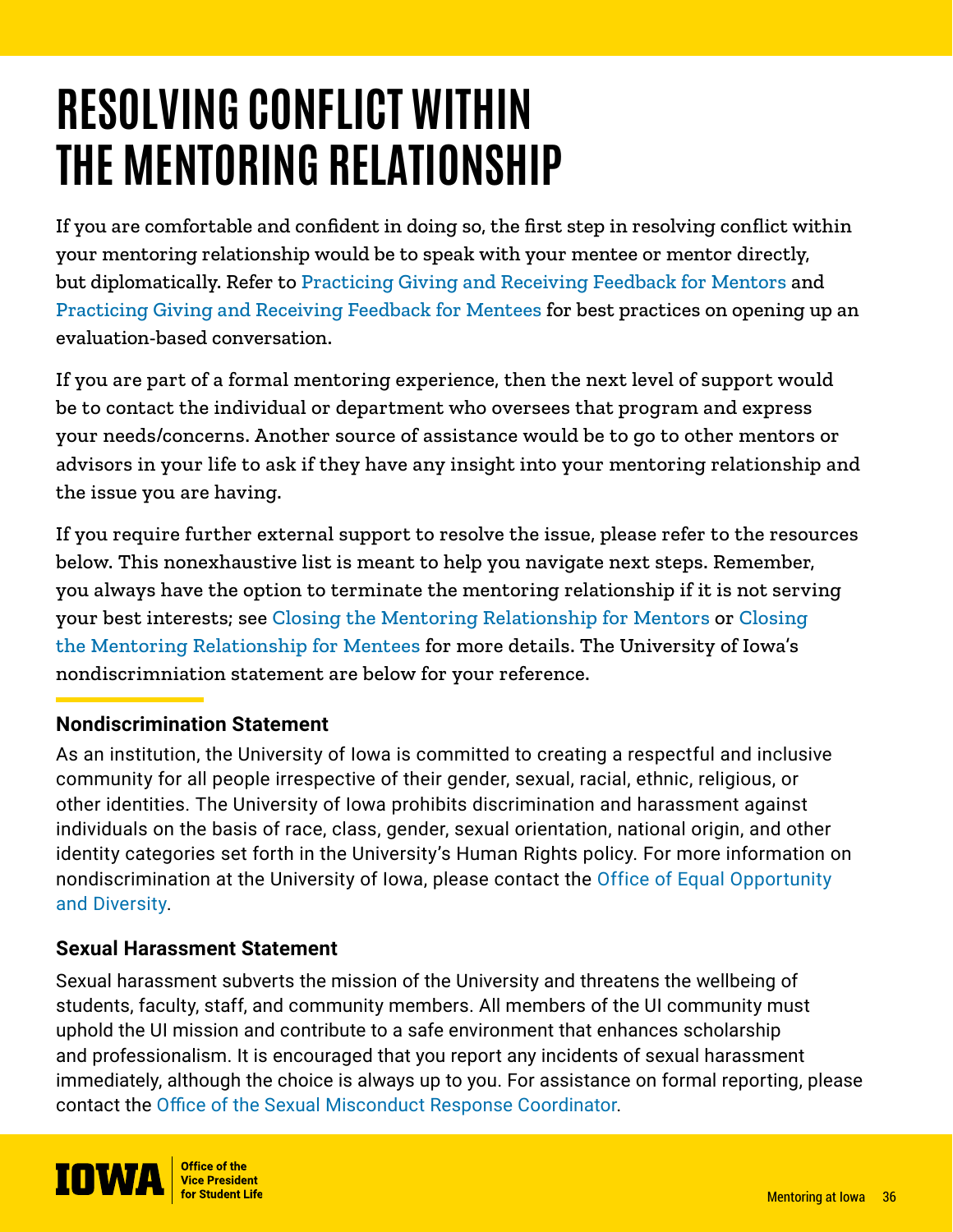#### **Confidential Resources**

The resources listed here are confidential, which means that you will be able to talk to someone about your experience and it won't be filed in a formal report. Your concerns as a visitor will not be discussed with anyone without your permission; the only exceptions to this rule are when there is a risk of physical harm to someone or if they are ordered by a court to disclose information.

#### **Office of the Ombudsperson**

The Office of the Ombudsperson is a resource for any member of the university community with a problem or concern. They provide neutral, independent, and informal conflict resolution, mediation services, and advocacy for fair treatment and fair process.

**Phone: 319-335-3608 Email: [ombudsperson@uiowa.edu](https://mentor.uiowa.edu/assets/Mentoring-Resources/Ethical-Expectations-of-Mentors.pdf) Website: [ombudsperson.org.uiowa.edu](https://ombudsperson.org.uiowa.edu/)**

#### **University Counseling Services (UCS)**

UCS offers a variety of counseling services including individual, group, couple, and relationship counseling. They also offer referral services and psychological consultation regarding mental health concerns one may have about a University of Iowa student or situation. With the exception of testing, all services are provided free of charge.

**Phone: 319-335-7294 Website: [counseling.uiowa.edu](https://counseling.uiowa.edu)**

#### **Rape Victim Advocacy Program (RVAP)**

RVAP provides services such as in-person advocates, counseling, and information/referrals to people who have experienced sexual harassment or other similar offenses. RVAP staff advocates are certified sexual assault counselors; they provide free and confidential services.

**RVAP Crisis Line: 319-335-6000 or 800-228-1625 Iowa Sexual Abuse Hotline: 800-284-7821 Email: [rvap@uiowa.edu](https://spock.imu.uiowa.edu/engage/) Website: [rvap.uiowa.edu](https://rvap.uiowa.edu)**

#### **Employee Assistance Program (EAP)**

EAP provides integrated services to faculty, staff, and their family members to promote well-being. The program offers confidential, short-term counseling, consultations, and information and referral to community resources.

**Phone: 319-335-2085 Email: eaphelp@uiowa.edu**

**Website: [hr.uiowa.edu/employee-well-being/](https://hr.uiowa.edu/employee-well-being/employee-assistance-program) [employee-assistance-program](https://hr.uiowa.edu/employee-well-being/employee-assistance-program)**

**Office of the IOWA** Vice President<br>for Student Life